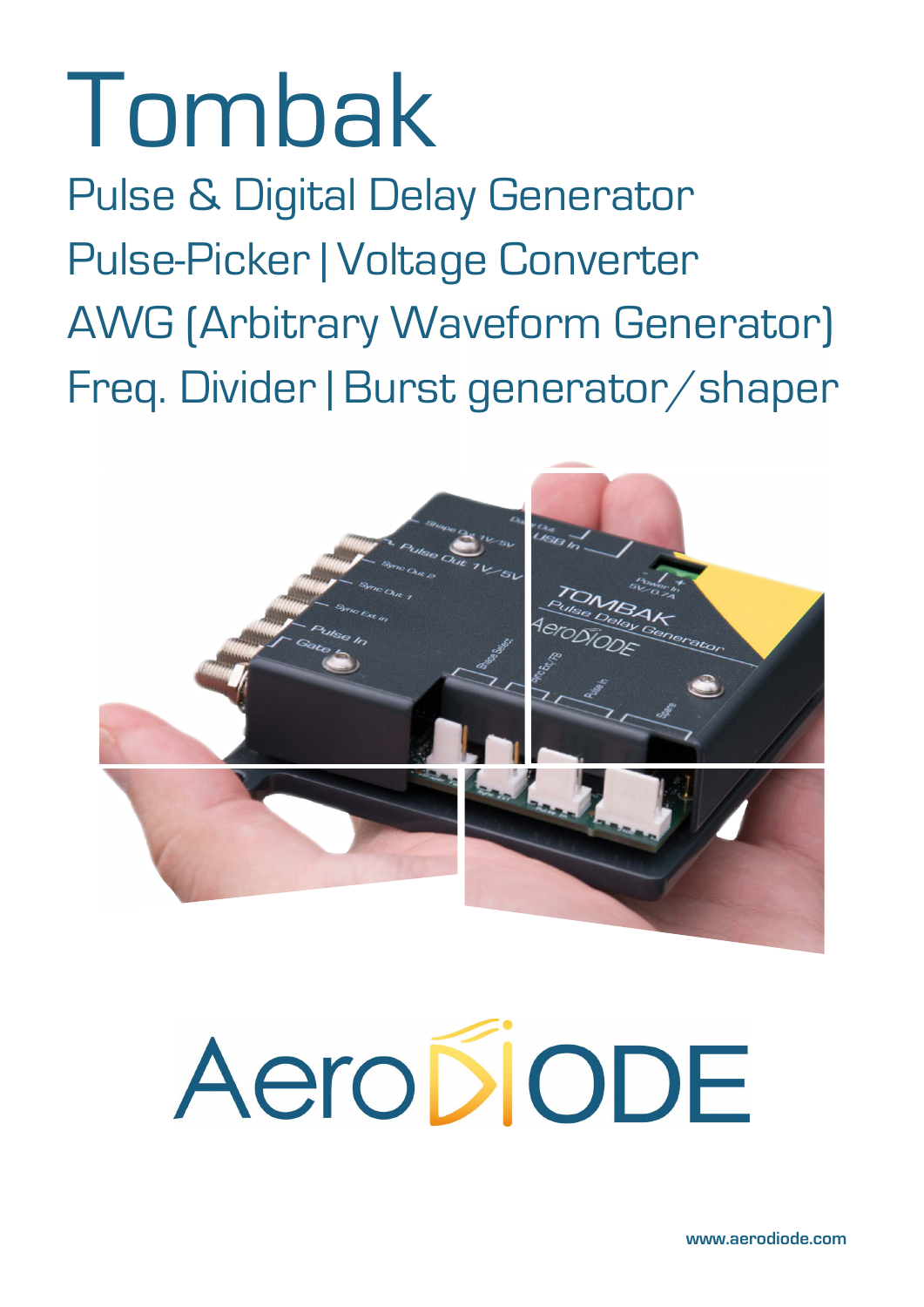This unit is a great asset to generate high frequency pulses, delays and bursts. It's an ideal testing and timing control instrument for electronics, lasers or camera setup.

- 10 ps delay resolution
- 80 ps RMS jitter (few ps in direct mode)
- Min input voltage: 30 mV (<10 mV optional) with adjustable threshold
- 150 MHz voltage level converter / Digital Delay
- 20 MHz standalone generator
- 2 ns pulse resolution
- Photodiode input (otional photodiode)
- Burst/Gate generator
- Down to 12 ns insertion delay
- USB and many libraries (LabVIEW, Dlls, Hexa etc.)



#### Key features

- Adjustable pulse delay: 10 ps to >1000 s
- Adjustable pulse width: 5 ns to >1000 s
- Delay resolution: 10 ps
- Width resolution:
	- 2 ns for pulse width: 5 to 510 ns
	- 5 ns for pulse width: 511 ns to 1000 s
- Jitter:
	- < few ps up to 10 ns delay
	- < 80 ps RMS up to 100 ns delay
	- < 200 ps RMS up to 500 ns delay
	- 1.5 ns RMS otherwise

This Pulse Delay Generator is a precision instrument that enables the user to consolidate multiple functions into one compact device.



## Tombak

### Pulse Delay Generator

- Ideal for OEM integration
- Components test
- **Laser timing control**
- Laser pulse-picking
- Precision pulse application
- Instrument triggering
- ATE applications
- Camera synchronization

- $\cdot$  1 to 10<sup>9</sup> pulses (burst)
- Adjustable trig to burst delay
- Intra burst resolution (internal source): 5 ns
- External or internal source generator
- External or software trigger/gate



#### Key applications

## Operating Modes



- 200 MHz maximum input freq
- Division by 1 to  $10^9$

This Pulse Delay Generator offers several operating modes including pulse generator, Digital delay generator, frequency divider, burst generator, pulse picker and Voltage converter.

#### Pulse/Digital Delay Generator

#### Standalone generator

- Rate up to 20 MHz
- Programmable duty cycle

#### Pulse-Picker / Clock synchronizer

• Pulse picking up to 200 MHz input / 20 MHz output



#### Burst/gate generator

#### Voltage level converter

- Rate: up to 150 MHz
- Input Voltage: <30 mV to 3.3 V
- Adjustable output level: 1 V/3.3 V/5 V\_TTL
- 12 ns insertion delay
- < 30 ps Jitter

#### Frequency drivider/prescaler

#### GUI control software



Tombak is part of Aerodiode multiboard system which makes users save a lot of time for R&D and integration.



Tombak is also available at board level for OEM integration (Minimum order quantity may apply).



Possibility to stack multiple synchronized modules.



Exemple of two simple using cases : Digital delay (top) and frequency divider (bottom)



#### Exemple of a complex using case : pulse picking with burst shaping

Exemple of using cases : pulse picking from external synchronization signal